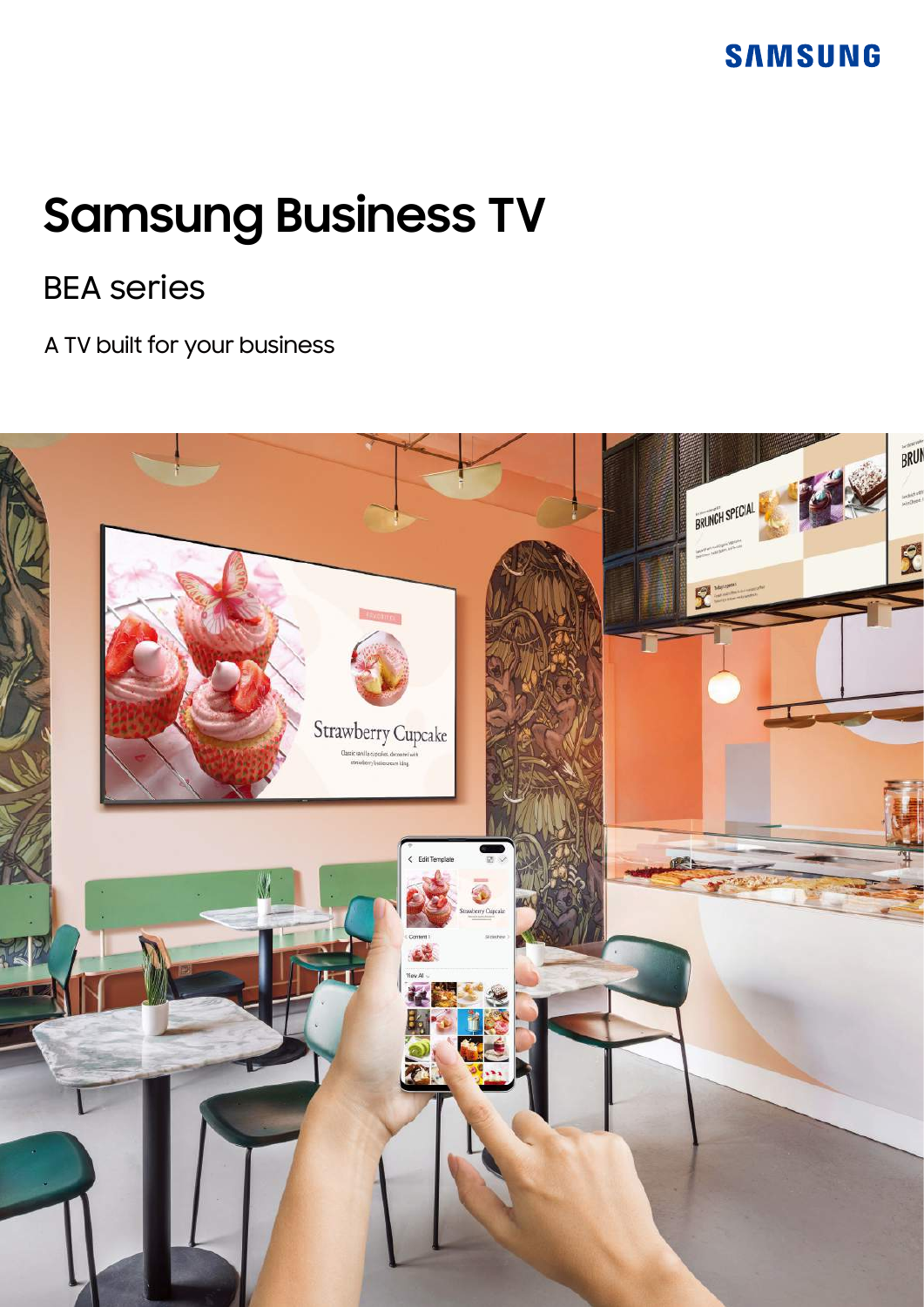## **Industry trend**

As visual display technology continues to improve, TV's with advanced visual capabilities have become less cost prohibitive for businesses of all sizes, including small retailers, family-owned and home-based businesses, providing a significant market opportunity. In today's media-saturated and technology-friendly businesses environment, many small business owners want to directly manage their own digital and video channels, leaving behind outdated and costly printed materials previously used for customer communication. However, small business owners are time-strapped and often with limited resources, meaning any new solution needs to be simple and affordable, quickly integrating into their business.







Picture quality **Business grade Content management solution**



**Simplified operation**

### **Why Samsung Business TV**

Samsung is a recognized global leader in visual display technology, creating industry-leading TV's and commercial visual displays designed to captivate potential customers and provide ultimate value to the business. Business TV from Samsung brings together Samsung's expertise in commercial signage displays with its advanced TV technology to give users the ideal solution for customer communication with impactful visuals. Engineered to operate 16 hours a day, 7 days a week the display also features an extended warranty guaranteeing that users are always getting the most from their TV. Additionally, the Business TV app eliminates additional cost of an additional content management solution. Easy setup and streamlined operation with no additional equipment required  $-$  just a helpful integration with users' personal devices  $$ make Business TV ideal for any small business.

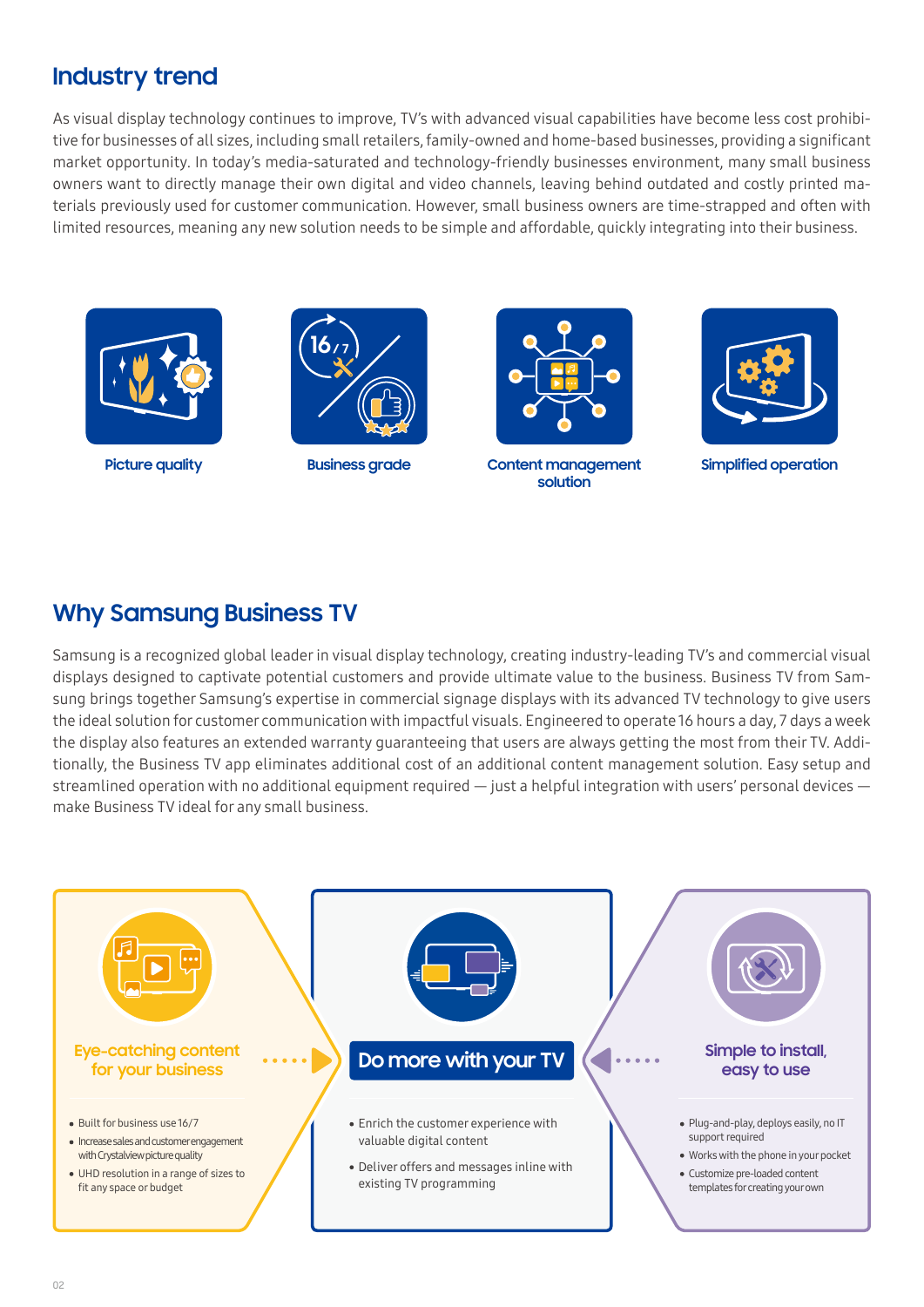# **Solution for a wide range of business needs**

Samsung's Business TV provides flexible functionality suited for a wide range of retail stores and businesses looking to do more with their TV, while not overburdening staff with complicated features. From menu boards to providing advertising and promotion alongside TV programs, Business TV from Samsung is the perfect solution for businesses looking for a straightforward and effective way to communicate with their customers.



**Beauty shop**

**Footwear store**



**Telco retailer**

**Medical service** 

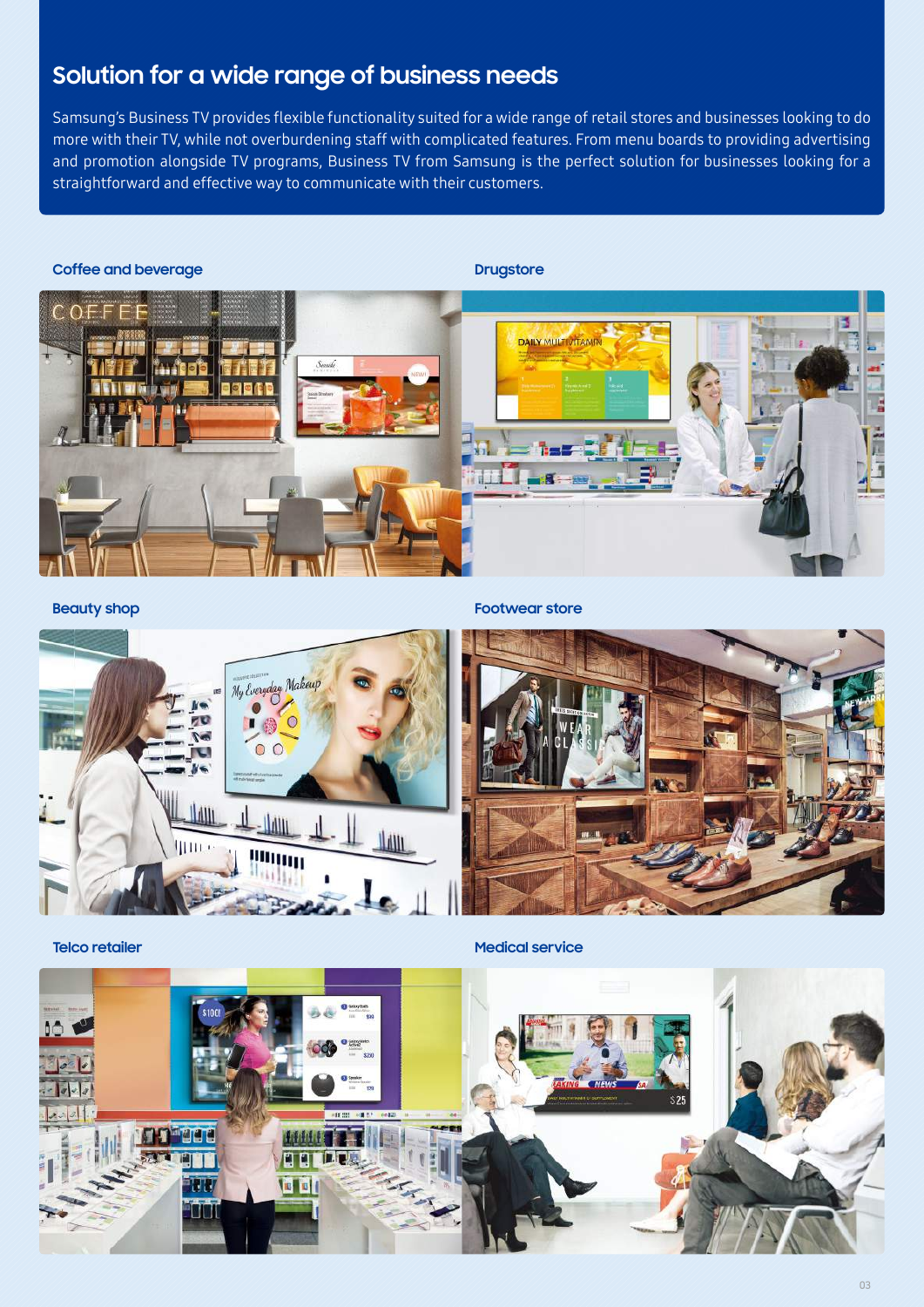# **Do more with your TV**



Business TV from Samsung is the ideal display solution for small businesses, allowing users to communicate with customers without the need for physical paper materials. Simple, ready-to-use content templates allow users to showcase personalized content alongside TV programming.

# **Eye-catching content for your business**



Samsung's Business TV lineup delivers an eye-catching visual experience with UHD resolution in a range of sizes to fit any space or budget. Crystal Display ensures optimized color expression and High-Dynamic Range improves brightness levels to better catch the attention of potential customers. Featuring an impressive warranty, Business TV displays are reliable and built to operate even with extended daily business hours, 16 hours a day, 7 days a week.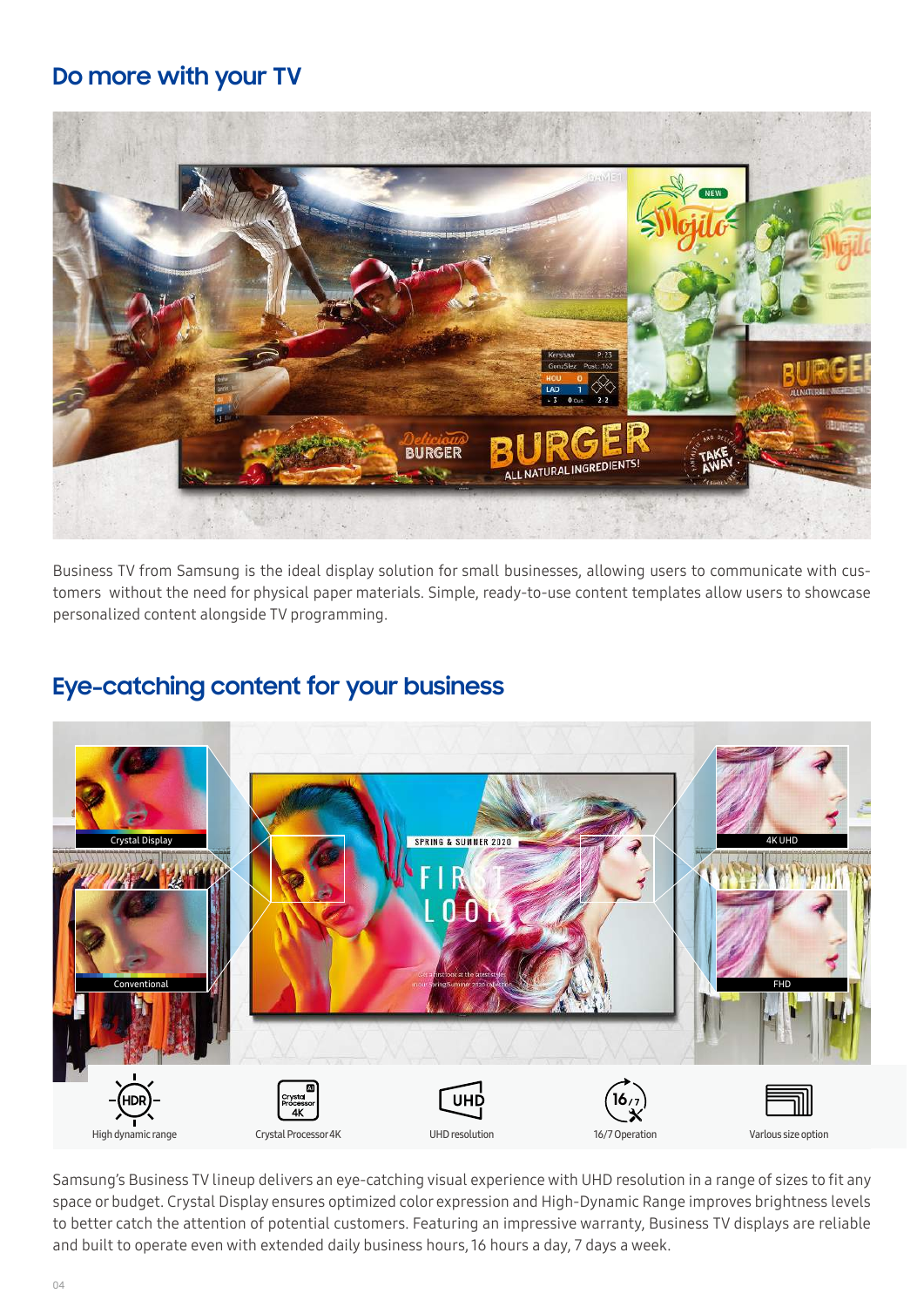### **Simple to install, easy to use**



#### **Control content with your personal device**

\* Image simulated for illustration purposes

Samsung Business TV app, available for Android and iOS devices, provides convenience by allowing users to remotely manage and control content on connected Business TVs .



#### **Simple setup in minutes**

Set up could not be easier. Samsung's Business TV comes preloaded with a step-by-step tutorial that automatically begins when users first turn the TV on. After downloading the business TV app, users' devices are automatically connected to the TV and available for immediate use.



#### **Design content with the click of a button**

Small businesses can save time and money with Business TV's more than 100 pre-loaded content templates including vertical orientation, L-Bar layouts, motion-embedded, seasonal sale and other pre-designed promotions and advertisements for do-it-yourself content management.





#### **Easy content management**

An incredibly simple interface allows you to edit, review, finalize and deploy content — even across multiple displays — with just a few quick taps.

#### **Focus on your business, not your TV**

Spend less time dealing with technical issues. An on/off timer allows the TV to automatically operate during business hours and a pin-code protects the display settings, avoiding any potential content interruptions.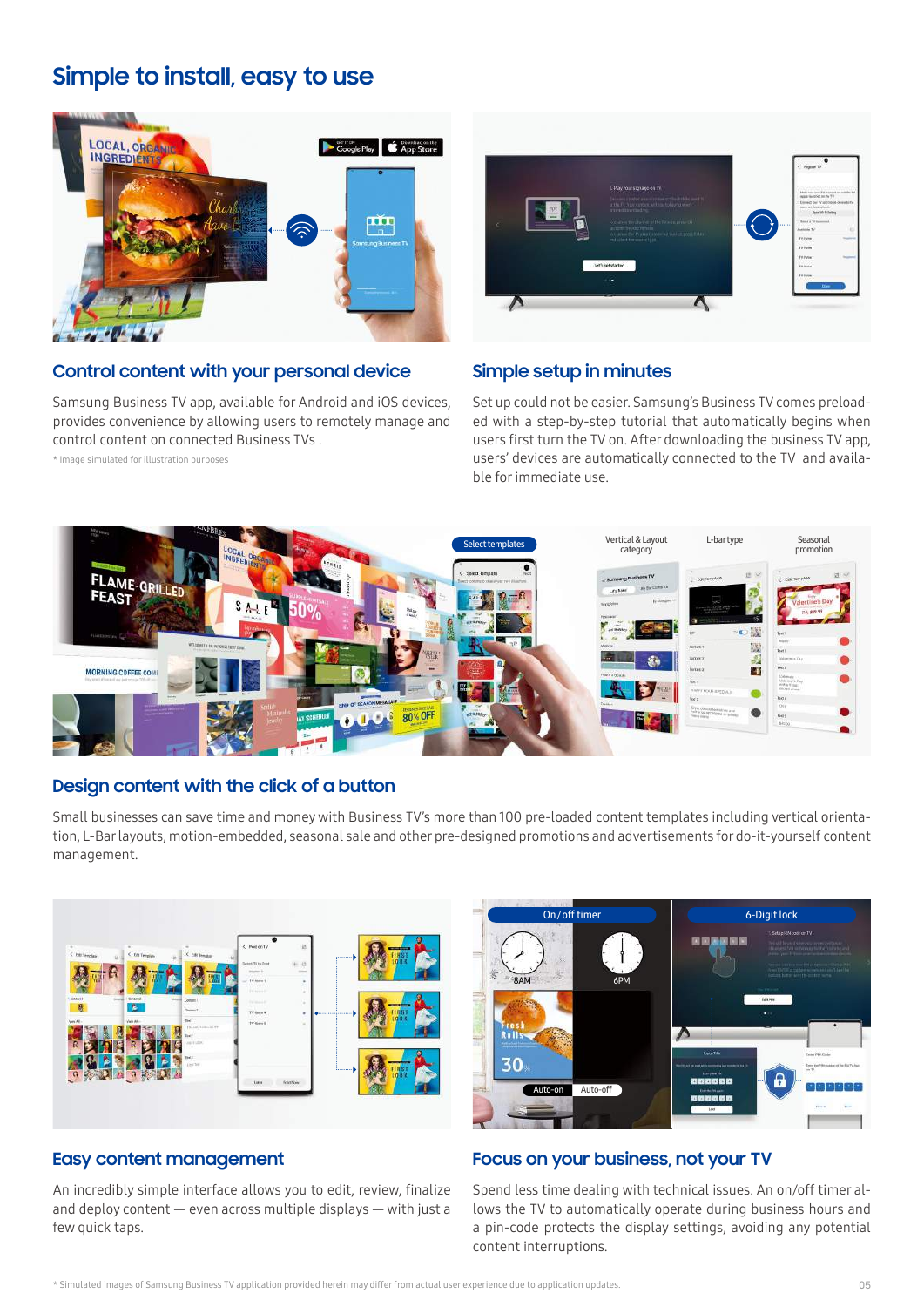# **Specification**

| Model         |                         |                           | <b>BE43A-H</b>               | BE50A-H                     | BE55A-H                                                                                                                                             | BE70A-H                     | BE75A-H                               |
|---------------|-------------------------|---------------------------|------------------------------|-----------------------------|-----------------------------------------------------------------------------------------------------------------------------------------------------|-----------------------------|---------------------------------------|
| Panel         | Size                    |                           | 43                           | 50                          | 55                                                                                                                                                  | 70                          | 75                                    |
|               | Type                    |                           | 60Hz E-LED BLU               | 60Hz E-LED BLU              | 60Hz E-LED BLU                                                                                                                                      | 60Hz E-LED BLU              | 60Hz E-LED BLU                        |
|               | Resolution              |                           | 3840 x 2160                  | 3840 x 2160                 | 3840 x 2160                                                                                                                                         | 3840 x 2160                 | 3840 x 2160                           |
|               | <b>Operation Hour</b>   |                           | 16/7                         | 16/7                        | 16/7                                                                                                                                                | 16/7                        | 16/7                                  |
|               | Screen Curvature        |                           | N/A, Flat                    | N/A, Flat                   | N/A, Flat                                                                                                                                           | N/A, Flat                   | N/A, Flat                             |
| Connectivity  | Input                   | <b>RGB</b>                | N/A                          | N/A                         | N/A                                                                                                                                                 | N/A                         | N/A                                   |
|               |                         | Video                     | HDMI x 3                     | HDMI x 3                    | HDMI x 3                                                                                                                                            | HDMIx3                      | HDMI x 3                              |
|               |                         | <b>HDCP</b>               | HDCP1.4/2.2                  | HDCP1.4/2.2                 | HDCP1.4/2.2                                                                                                                                         | HDCP1.4/2.2                 | HDCP1.4/2.2                           |
|               |                         | Audio                     | N/A                          | N/A                         | N/A                                                                                                                                                 | N/A                         | N/A                                   |
|               |                         | <b>USB</b>                | USB(1)                       | USB(1)                      | USB(1)                                                                                                                                              | USB(1)                      | USB(1)                                |
|               |                         | RF                        |                              |                             | 1 Terrestrial /1 Cable / 0 Satellite 1 Terrestrial /1 Cable / 0 Satellite 1 Terrestrial /1 Cable / 0 Satellite 1 Terrestrial /1 Cable / 0 Satellite |                             | 1 Terrestrial / 1 Cable / 0 Satellite |
|               | Output                  | <b>RGB</b>                | N/A                          | N/A                         | N/A                                                                                                                                                 | N/A                         | N/A                                   |
|               |                         | Video                     | N/A                          | N/A                         | N/A                                                                                                                                                 | N/A                         | N/A                                   |
|               |                         | Audio                     | Optical                      | Optical                     | Optical                                                                                                                                             | Optical                     | Optical                               |
|               |                         | PowerOut                  | N/A                          | N/A                         | N/A                                                                                                                                                 | N/A                         | N/A                                   |
|               | <b>External Control</b> |                           | <b>RJ45</b>                  | <b>RJ45</b>                 | <b>RJ45</b>                                                                                                                                         | <b>RJ45</b>                 | <b>RJ45</b>                           |
|               | <b>External Sensor</b>  |                           | N/A                          | N/A                         | N/A                                                                                                                                                 | N/A                         | N/A                                   |
|               | Wireless                |                           | WiFi 5, Bluetooth supported  | WiFi 5, Bluetooth supported | WiFi 5, Bluetooth supported                                                                                                                         | WiFi 5, Bluetooth supported | WiFi 5, Bluetooth supported           |
|               | <b>Bezel Type</b>       |                           | 3 Bezel-less                 | 3 Bezel-less                | 3 Bezel-less                                                                                                                                        | 3 Bezel-less                | 3 Bezel-less                          |
| Design        | Color                   | Front                     | <b>TITAN GRAY</b>            | <b>TITAN GRAY</b>           | <b>TITAN GRAY</b>                                                                                                                                   | <b>TITAN GRAY</b>           | <b>TITAN GRAY</b>                     |
|               |                         | Stand                     | <b>TITAN GRAY</b>            | <b>TITAN GRAY</b>           | <b>TITAN GRAY</b>                                                                                                                                   | <b>TITAN GRAY</b>           | <b>TITAN GRAY</b>                     |
|               | <b>Stand Type</b>       |                           | <b>SLIM Feet</b>             | <b>SLIM Feet</b>            | <b>SLIM Feet</b>                                                                                                                                    | <b>SLIM Feet</b>            | <b>SLIM Feet</b>                      |
|               | Swivel (Left/Right)     |                           | N/A                          | N/A                         | N/A                                                                                                                                                 | N/A                         | N/A                                   |
|               | Type                    |                           | Internal                     | Internal                    | Internal                                                                                                                                            | Internal                    | Internal                              |
|               | Power Supply            |                           | AC220-240V 50 / 60Hz         | AC220-240V 50 / 60Hz        | AC220-240V 50 / 60Hz                                                                                                                                | AC220-240V 50 / 60Hz        | AC220-240V 50 / 60Hz                  |
|               | Power                   | Max                       | 125                          | 140                         | 145                                                                                                                                                 | 230                         | 250                                   |
| Power         |                         | Energy Saving<br>Mode (W) | N/A                          | N/A                         | N/A                                                                                                                                                 | N/A                         | $\rm N/A$                             |
|               | Consumption             | Stand-by(W)               | 0.5                          | 0.5                         | 0.5                                                                                                                                                 | 0.5                         | 0.5                                   |
|               |                         | Typical                   | 47.98                        | 63.32                       | 56.65                                                                                                                                               | $7\!7$                      | 71.59                                 |
|               | Dimension (mm)          | Set without Stand         | 963.9 x 558.9 x 59.6         | 1116.8 x 644.2 x 59.9       | 1230.5 x 707.2 x 59.9                                                                                                                               | 1556.2 x 895.4 x 61.6       | 1673.2 x 958.2 x 59.9                 |
|               |                         | Set with Stand            | 963.9 x 627.8 x 192.5        | 1116.8 x 719.1 x 250.2      | 1230.5 x 783.3 x 250.2                                                                                                                              | 1556.2 x 976.2 x 339.9      | 1673.2 x 1047.9 x 341.1               |
|               |                         | Package                   | 1081 x 670 x 143             | 1264 x 780 x 150            | 1386 x 843 x 158                                                                                                                                    | 1746 x 1035 x 190           | 1840 x 1118 x 198                     |
|               | Weight (kg)             | Set without Stand         | 8.1                          | 11.4                        | 13.9                                                                                                                                                | 24.8                        | 30.4                                  |
| Mechanical    |                         | Set with Stand            | 8.3                          | 11.6                        | 14.2                                                                                                                                                | 25.3                        | 30.8                                  |
|               |                         | Package                   | 11.8                         | 16                          | 19.5                                                                                                                                                | 34                          | 41.9                                  |
|               | Bezel Width (mm)        |                           | W/W: 5.5 (T/S) 11.1 (Bottom) | W/W: 5.5 (T/S)12.1 (Bottom) | W/W: 5.5 (T/S) 11.1 (Bottom)                                                                                                                        | W/W: 5.5 (T/S)11.1 (Bottom) | W/W: 5.5 (T/S)12.1 (Bottom)           |
|               | <b>VESA</b>             | <b>Screw Size</b>         | M8                           | M8                          | M8                                                                                                                                                  | M8                          | M8                                    |
|               |                         | Screw Depth               | $20 - 22$                    | $20 - 22$                   | $20 - 22$                                                                                                                                           | $20 - 22$                   | $20 - 22$                             |
|               |                         | <b>VESA Spec</b>          | 200 x 200                    | 200 x 200                   | 200 x 200                                                                                                                                           | 400 x 300                   | 400 x 400                             |
| Certification | Safety                  |                           | 60065, 62368-1               | 60065, 62368-1              | 60065, 62368-1                                                                                                                                      | 60065, 62368-1              | 60065, 62368-1                        |
|               | EMC                     |                           | Class B                      | Class B                     | Class B                                                                                                                                             | Class B                     | Class B                               |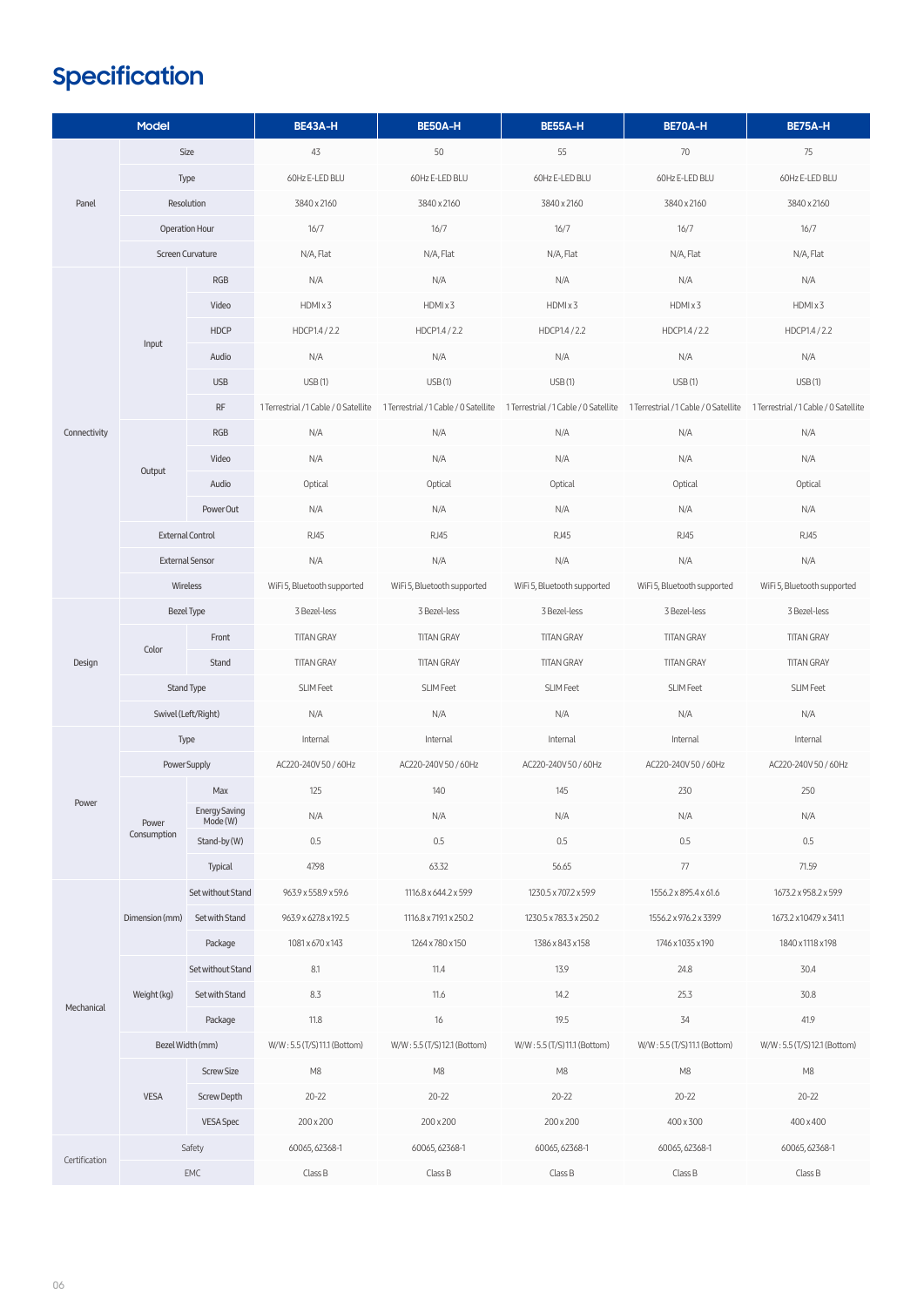| Model                         |                                      |                                   | BE43A-H                                                | BE50A-H                                                | BE55A-H                                                | BE70A-H                                                | BE75A-H                                                |
|-------------------------------|--------------------------------------|-----------------------------------|--------------------------------------------------------|--------------------------------------------------------|--------------------------------------------------------|--------------------------------------------------------|--------------------------------------------------------|
| Accessory                     | Included                             |                                   | Remote Control, Batteries,<br>User Manual, Power Cable | Remote Control, Batteries,<br>User Manual, Power Cable | Remote Control, Batteries,<br>User Manual, Power Cable | Remote Control, Batteries,<br>User Manual, Power Cable | Remote Control, Batteries,<br>User Manual, Power Cable |
|                               | Optional                             | Stand                             | Yes                                                    | Yes                                                    | Yes                                                    | Yes                                                    | Yes                                                    |
|                               |                                      | Mount                             | N/A                                                    | N/A                                                    | N/A                                                    | N/A                                                    | N/A                                                    |
|                               |                                      | Specialty                         | N/A                                                    | N/A                                                    | N/A                                                    | N/A                                                    | N/A                                                    |
|                               |                                      | Media Player                      | USB M / player                                         | USB M / player                                         | USB M / player                                         | USB M / player                                         | USB M / player                                         |
| Video                         | Picture Engine                       |                                   | Crystal Processor 4K                                   | Crystal Processor 4K                                   | Crystal Processor 4K                                   | Crystal Processor 4K                                   | Crystal Processor 4K                                   |
|                               | HDR10+                               |                                   | Yes                                                    | Yes                                                    | Yes                                                    | Yes                                                    | Yes                                                    |
| Audio                         | Dolby Digital Plus                   |                                   | Yes                                                    | Yes                                                    | Yes                                                    | Yes                                                    | Yes                                                    |
|                               | Sound Output (RMS)                   |                                   | <b>20W</b>                                             | <b>20W</b>                                             | <b>20W</b>                                             | <b>20W</b>                                             | <b>20W</b>                                             |
|                               | Speaker Type                         |                                   | 2CH (10W+10W)                                          | 2CH (10W+10W)                                          | 2CH (10W+10W)                                          | 2CH (10W+10W)                                          | 2CH (10W+10W)                                          |
|                               | Woofer                               |                                   | N/A                                                    | N/A                                                    | N/A                                                    | N/A                                                    | N/A                                                    |
|                               | <b>Bluetooth Audio</b>               |                                   | Yes                                                    | Yes                                                    | Yes                                                    | Yes                                                    | Yes                                                    |
| Broadcasting<br>System        | Digital Broadcasting                 |                                   | <b>DTMB</b>                                            | <b>DTMB</b>                                            | <b>DTMB</b>                                            | <b>DTMB</b>                                            | <b>DTMB</b>                                            |
|                               | DTV Sound System                     |                                   | Dolby                                                  | Dolby                                                  | Dolby                                                  | Dolby                                                  | Dolby                                                  |
|                               | Analog Tuner                         |                                   | Yes                                                    | Yes                                                    | Yes                                                    | Yes                                                    | Yes                                                    |
|                               | CI (Common Interface)                |                                   | N/A                                                    | N/A                                                    | N/A                                                    | N/A                                                    | N/A                                                    |
| Smart Service                 | Smart TV Type                        |                                   | Smart                                                  | Smart                                                  | Smart                                                  | Smart                                                  | Smart                                                  |
|                               | Operating System                     |                                   | Tizen™                                                 | Tizen™                                                 | Tizen™                                                 | Tizen™                                                 | Tizen™                                                 |
|                               | Supported                            |                                   | Samsung businessTV,<br>Web browser, Youtube            | Samsung businessTV,<br>Web browser, Youtube            | Samsung businessTV,<br>Web browser, Youtube            | Samsung businessTV,<br>Web browser, Youtube            | Samsung businessTV,<br>Web browser, Youtube            |
|                               | Orientation                          |                                   | Landscape                                              | Landscape                                              | Landscape                                              | Landscape                                              | Landscape                                              |
|                               |                                      | Adaptive Sound                    | Adaptive Sound                                         | Adaptive Sound                                         | Adaptive Sound                                         | Adaptive Sound                                         | Adaptive Sound                                         |
|                               | General                              | Instant On                        | Yes                                                    | Yes                                                    | Yes                                                    | Yes                                                    | Yes                                                    |
|                               |                                      | Game Mode                         | Yes                                                    | Yes                                                    | Yes                                                    | Yes                                                    | Yes                                                    |
|                               | Smart                                | Mobile to TV -<br>Mirroring, DLNA | Yes                                                    | Yes                                                    | Yes                                                    | Yes                                                    | Yes                                                    |
| Feature                       |                                      | Remote Access<br>(PC on TV)       | Yes                                                    | Yes                                                    | Yes                                                    | Yes                                                    | Yes                                                    |
|                               |                                      | Easy Setup                        | No                                                     | No                                                     | No                                                     | No                                                     | No                                                     |
|                               |                                      | Wired TV On -<br>Samsung WOL      | Yes                                                    | Yes                                                    | Yes                                                    | Yes                                                    | Yes                                                    |
|                               |                                      | WiFi Direct                       | Yes                                                    | Yes                                                    | Yes                                                    | Yes                                                    | Yes                                                    |
|                               |                                      | TV Sound to<br>Mobile             | Yes                                                    | Yes                                                    | Yes                                                    | Yes                                                    | Yes                                                    |
|                               |                                      | Sound Mirroring                   | Yes                                                    | Yes                                                    | Yes                                                    | Yes                                                    | Yes                                                    |
|                               | Remote Control                       |                                   | Simple IR                                              | Simple IR                                              | Simple IR                                              | Simple IR                                              | Simple IR                                              |
|                               | BizTV App (Android, iOS)             |                                   | Yes                                                    | Yes                                                    | Yes                                                    | Yes                                                    | Yes                                                    |
| <b>Business TV</b><br>Special | On / Off timer                       |                                   | Yes                                                    | Yes                                                    | Yes                                                    | Yes                                                    | Yes                                                    |
|                               | Autorun Signage<br>(App auto launch) |                                   | Yes                                                    | Yes                                                    | Yes                                                    | Yes                                                    | Yes                                                    |
|                               | App Pre-installation                 |                                   | Yes                                                    | Yes                                                    | Yes                                                    | Yes                                                    | Yes                                                    |
|                               | OTN On / Off                         |                                   | Yes                                                    | Yes                                                    | Yes                                                    | Yes                                                    | Yes                                                    |
|                               | Security Lock                        | Panel Button Lock                 | Yes                                                    | Yes                                                    | Yes                                                    | Yes                                                    | Yes                                                    |
|                               |                                      | USB Port Lock                     | Yes                                                    | Yes                                                    | Yes                                                    | Yes                                                    | Yes                                                    |
|                               |                                      | Mobile<br>Connection<br>Menu      | Yes                                                    | Yes                                                    | Yes                                                    | Yes                                                    | Yes                                                    |